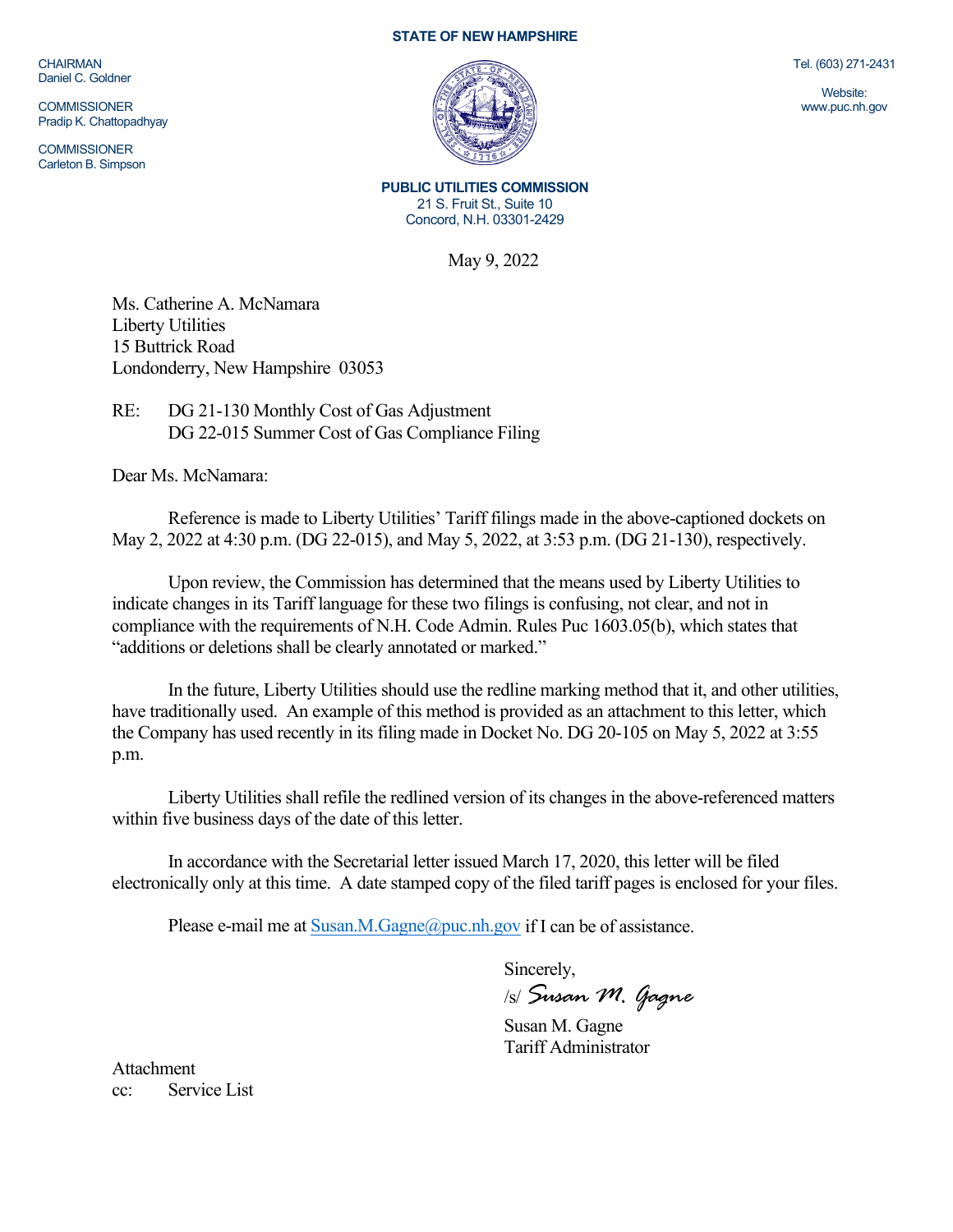$\overline{\phantom{a}}$ 

 $\overline{\phantom{a}}$ 

| Page           | <b>Revision</b>                   |
|----------------|-----------------------------------|
| Title          | Original                          |
| TOC i          | Original                          |
| TOC ii         | Original                          |
| TOC iii        | Original                          |
| TOC iv         | Original                          |
| $\mathbf{1}$   | Twentieth Twenty-first<br>Revised |
| $\overline{c}$ | <b>First Revised</b>              |
| 3              | Eighteenth-Nineteenth<br>Revised  |
| $\overline{4}$ | Eighteenth Revised                |
| 5              | <b>First Revised</b>              |
| 6              | Original                          |
| 7              | Original                          |
| 8              | Original                          |
| 9              | <b>First Revised</b>              |
| 10             | Original                          |
| 11             | Original                          |
| 12             | Original                          |
| 13             | Original                          |
| 14             | Original                          |
| 15             | Original                          |
| 16             | Original                          |
| 17             | Original                          |
| 18             | Original                          |
| 19             | Original                          |
| 20             | Original                          |
| 21             | Original                          |
| 22             | Original                          |
| 23             | Original                          |
| 24             | Original                          |
| 25             | Original                          |
| 26             | Original                          |

EFFECTIVE: May August 1, 20222021 TITLE: President

Authorized by NHPUC Order No. 26,505 dated July 30, 2021, in Docket No. DG 20-105 Authorized by NHPUC Order No. 26,541 dated October 29, 2021, in Docket No. DG 21-130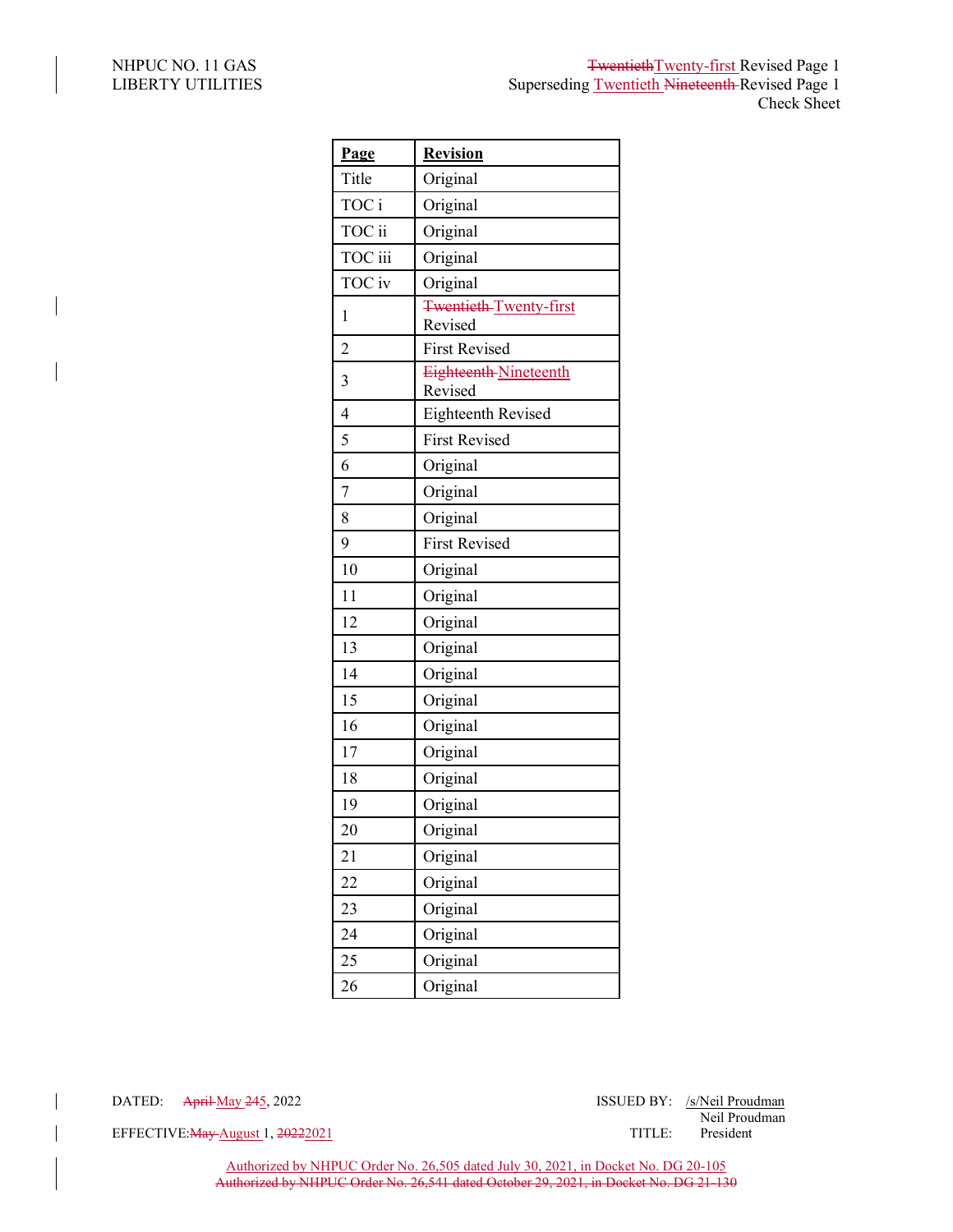$\overline{\phantom{a}}$ 

 $\overline{\phantom{a}}$ 

| <b>Page</b> | <b>Revision</b>         |
|-------------|-------------------------|
| 58          | Original                |
| 59          | Original                |
| 60          | Original                |
| 61          | Original                |
| 62          | Original                |
| 63          | Original                |
| 64          | Original                |
| 65          | Original                |
| 66          | Original                |
| 67          | Original                |
| 68          | Original                |
| 69          | Original                |
| 70          | Original                |
| 71          | Original                |
| 72          | Original                |
| 73          | OriginalFirst Revised   |
| 74          | Original                |
| 75          | Original                |
| 76          | Original                |
| 77          | Original                |
| 78          | Original                |
| 79          | Original                |
| 80          | Original                |
| 81          | Original                |
| 82          | Original                |
| 83          | Original                |
| 84          | Original                |
| 85          | Original                |
| 86          | Original                |
| 87          | <b>Eleventh Revised</b> |
| 88          | <b>Tenth Revised</b>    |
| 89          | <b>Eleventh Revised</b> |

DATED: April May 524, 2022 ISSUED BY: /s/Neil Proudman Neil Proudman

EFFECTIVE: May August 1, 20222021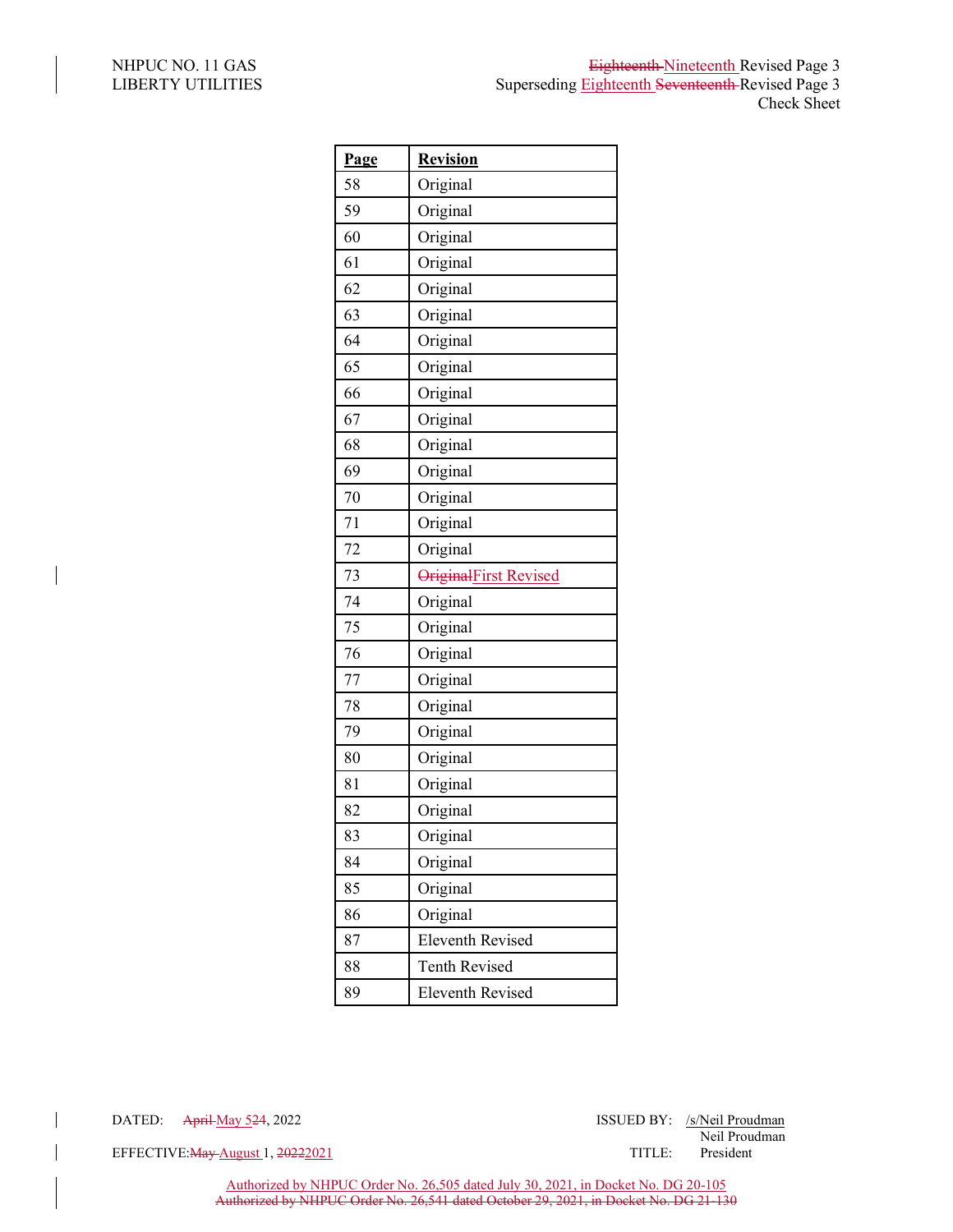# **14 COMMERCIAL/INDUSTRIAL SERVICE: MEDIUM ANNUAL USE, LOW WINTER USE RATE CLASSIFICATION NO. G-52**

#### Availability

This rate is for commercial, industrial and public authority customers in locations served by the Company's mains and for which the Company's facilities are adequate. A customer receiving service under this rate must have annual usage greater than 10,000 therms and less than or equal to 100,000 therms and a Winter Period usage less than 67% of annual usage as determined by the Company's records and procedures.

#### Character of Service

Natural gas or equivalent will be supplied at a thermal content of nominally one (1) therm in each one hundred (100) cubic feet. Should the customer's consumption fail to meet the availability requirements for this rate, the customer's service will be transferred to the otherwise applicable tariff as described under the terms and conditions of this tariff.

### Delivery Charge

| <b>Customer Charge Per Meter:</b> | \$5.7063 per day or \$171.19 per 30 day month                    |
|-----------------------------------|------------------------------------------------------------------|
| <b>Winter Period:</b>             | First $1000*$ therms per 30 day month at \$0.2428 per therm      |
|                                   | All over 1000 therms per 30 day month at \$0.1617 per therm      |
| <b>Summer Period:</b>             | First $1000*$ therms per 30 day month at \$0.1749-1759 per therm |
|                                   | All over 1000 therms per 30 day month at \$0.1000 per therm      |

**\***The number of therms billed in the first block will be calculated by multiplying the therms in the first block of the rate by a fraction the numerator of which is the number of days in the billing period and the denominator of which is 30.

The above rates shall be adjusted to reflect the recovery of all applicable taxes. The Winter Period shall be the months of November through April inclusive. The Summer Period shall be the months of May through October inclusive.

#### Supplier Charges

If the customer purchases its gas from a third party, supplier charges will be as agreed upon between the customer and the third party supplier and will be billed directly by the third party supplier. If the customer does not purchase its gas from a third party, the gas supplied by the Company will be subject to a per therm cost of gas rate. The cost of gas rate is not included in the delivery charge presented above. Refer to the Firm Rate Schedules which present both the delivery charge and cost of gas rates.

#### Other Charges for Delivery Service

The customer must also pay such charges and adjustments as are set forth in the Company's Local Distribution Adjustment Clause, as in effect from time to time and on file with the Commission. The delivery charge presented above is exclusive of these charges. Refer to Page 90 or 91 of this Tariff for firm rate schedules which present both the delivery charge and the LDAC rates.

# Meter Account Charge

When the Company establishes or re-establishes a gas service account for a customer at a meter location, a meter account charge is incurred in addition to all other charges. The meter account charge is \$20.00 when the visit to the meter location is scheduled at the mutual convenience of the Company and the customer. Otherwise, the charge is \$30.00.

DATED: August May 135, 2021 2022 1992 12:30 13SUED BY: /s/Neil Proudman Neil Proudman EFFECTIVE: August 1, 2021 TITLE: President

Authorized by NHPUC Order No. 26,505 dated July 30, 2021, in Docket No. DG 20-105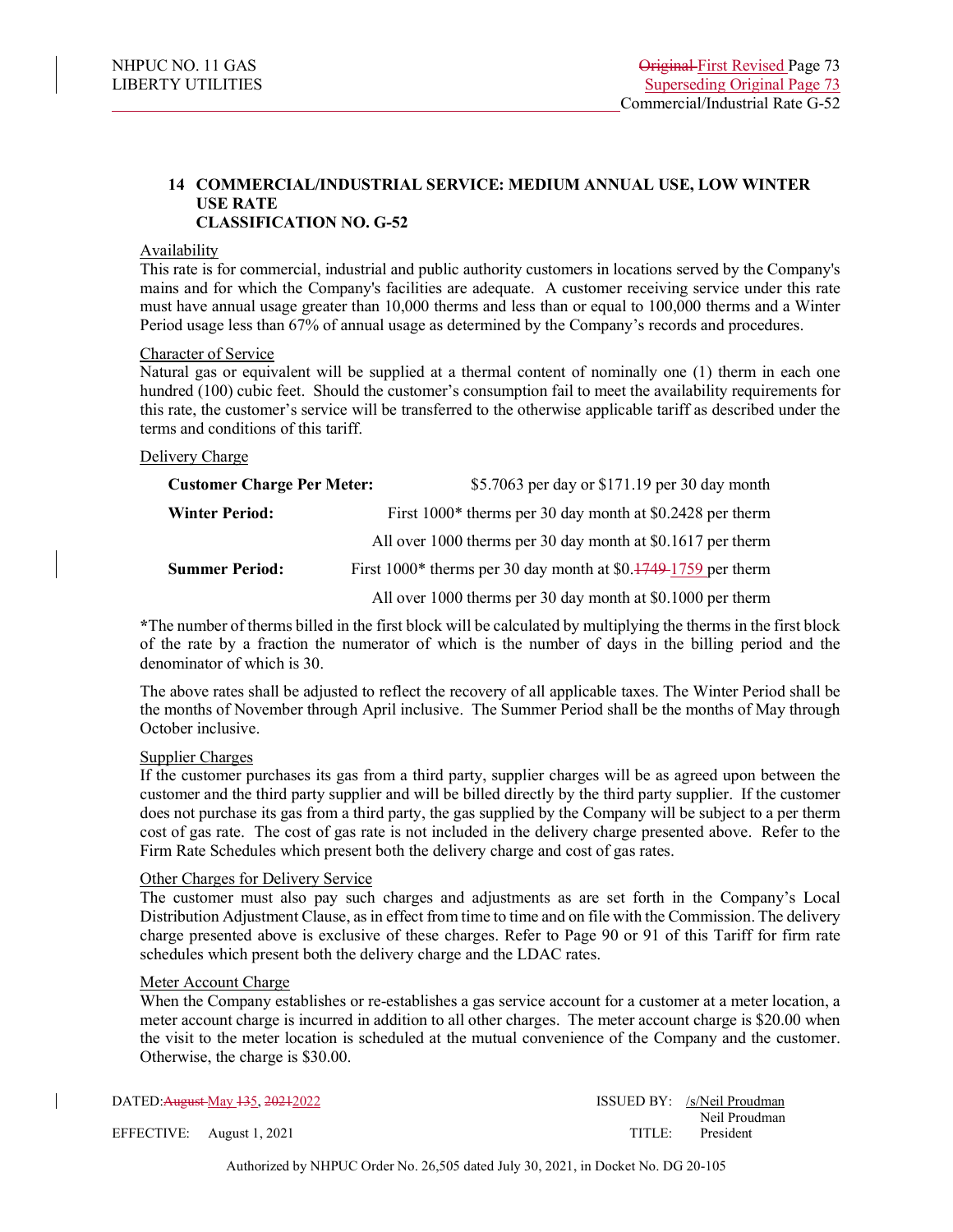ClerksOffice@puc.nh.gov

amanda.o.noonan@energy.nh.gov

Bradford.Marx@libertyutilities.com

catherine.mcnamara@libertyutilities.com

ckimball@keeganwerlin.com

david.k.wiesner@energy.nh.gov

david.simek@libertyutilities.com

dmullinax@blueridgecs.com

donald.m.kreis@oca.nh.gov

dvenora@keeganwerlin.com

Erica.Menard@libertyutilities.com

heather. tebbetts@libertyutilities.com

Ian.McGinnis@fticonsulting.com

jayson.p.laflamme@energy.nh.gov

jmierzwa@exeterassociates.com

jralston@keeganwerlin.com

jrw@psu.edu

julianne.m.desmet@oca.nh.gov

karen.sinville@libertyutilities.com

kerri-lyn.gilpatric@energy.nh.gov

lynn.h.fabrizio@energy.nh.gov

Mark. Stevens@LibertyUtilities.com

maureen.karpf@libertyutilities.com

michael.sheehan@libertyutilities.com

ocalitigation@oca.nh.gov

paul.b.dexter@energy.nh.gov

Robert.Hilton@libertyutilities.com

Robert.Mostone@LibertyUtilities.com

steven.mullen@libertyutilities.com

tklaes@blueridgecs.com

william.clark@libertyutilities.com